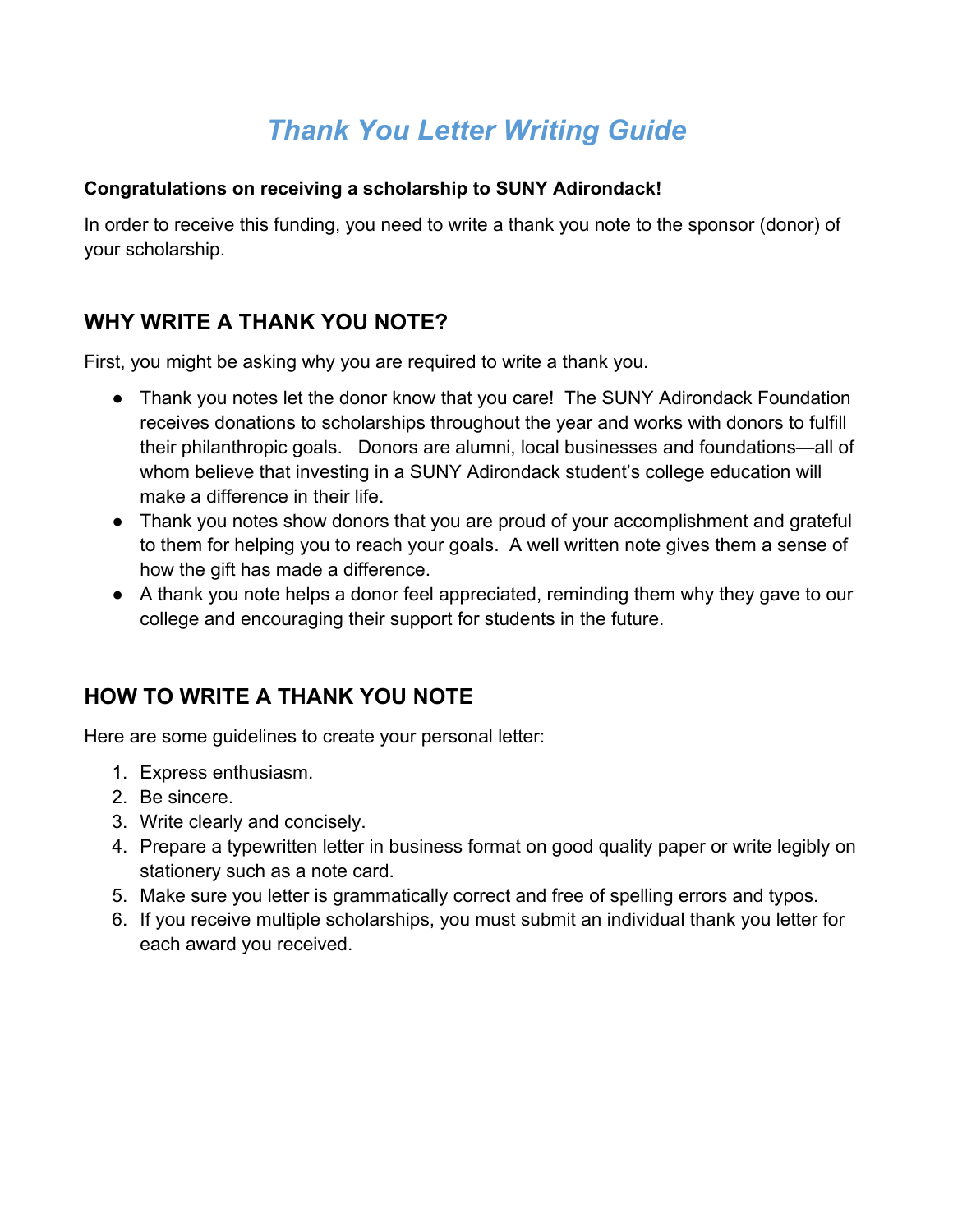#### Thank you letter content

- 1. Decide what personal information you would like to tell the donor(s), like
	- a. Your hometown and high school
	- b. Family background
	- c. Experiences or life situations that led you to pursue a degree at SUNY **Adirondack**
	- d. What you are studying and why
	- e. What do you hope to accomplish at SUNY Adirondack
	- f. Plans to transfer or enter the workforce
	- g. Your career goals and aspirations
	- h. Your involvement in on- and off-campus activities or organizations
	- i. Research or internships in which you have taken part
	- j. Relevant work experience
	- k. How the scholarship has benefited you or your family personally
- 2. Include your full name on the signature line. It is up to you, but you may also include your return address, phone number and email at the top or bottom of the letter. Some donors will write back and some organizations will you invite you to their businesses to network. Some who donate host annual banquets and will invite you to attend.
- 3. Use a formal salutation including the appropriate prefix and suffix (Mr., Ms., Mrs., or Dr.) Do not use first names.
- 4. Be sure to refer by name to the specific scholarship that you received.
- 5. Always proofread! Try reading it aloud before sending it off. This is where the Center for Writing and Reading can help!

You were awarded a scholarship because your academic abilities and personal qualities stood above all other applicants. Sending a thank you letter confirms that this scholarship was important enough to you to take the time to present yourself in a professional manner.

**All thank you letters must be \*delivered to the following address NO LATER than the date** *indicated on the Scholarship Notification Letter***.** Failure to submit your letter by the deadline on that letter may result in your scholarship award being rescinded and an alternate selected. Letters must be in an envelope addressed to the donor with your return address.

Financial Aid Office, Warren Hall 640 Bay Road Queensbury, NY 12804

\*If you are taking courses exclusively at the Wilton Center, please bring your letter to the main office and ask that it be forwarded in an interoffice envelope to the Financial Aid Office.

#### Sample Letters

Sample letters are provided to help you compose your own thank you letter. See these separate attachments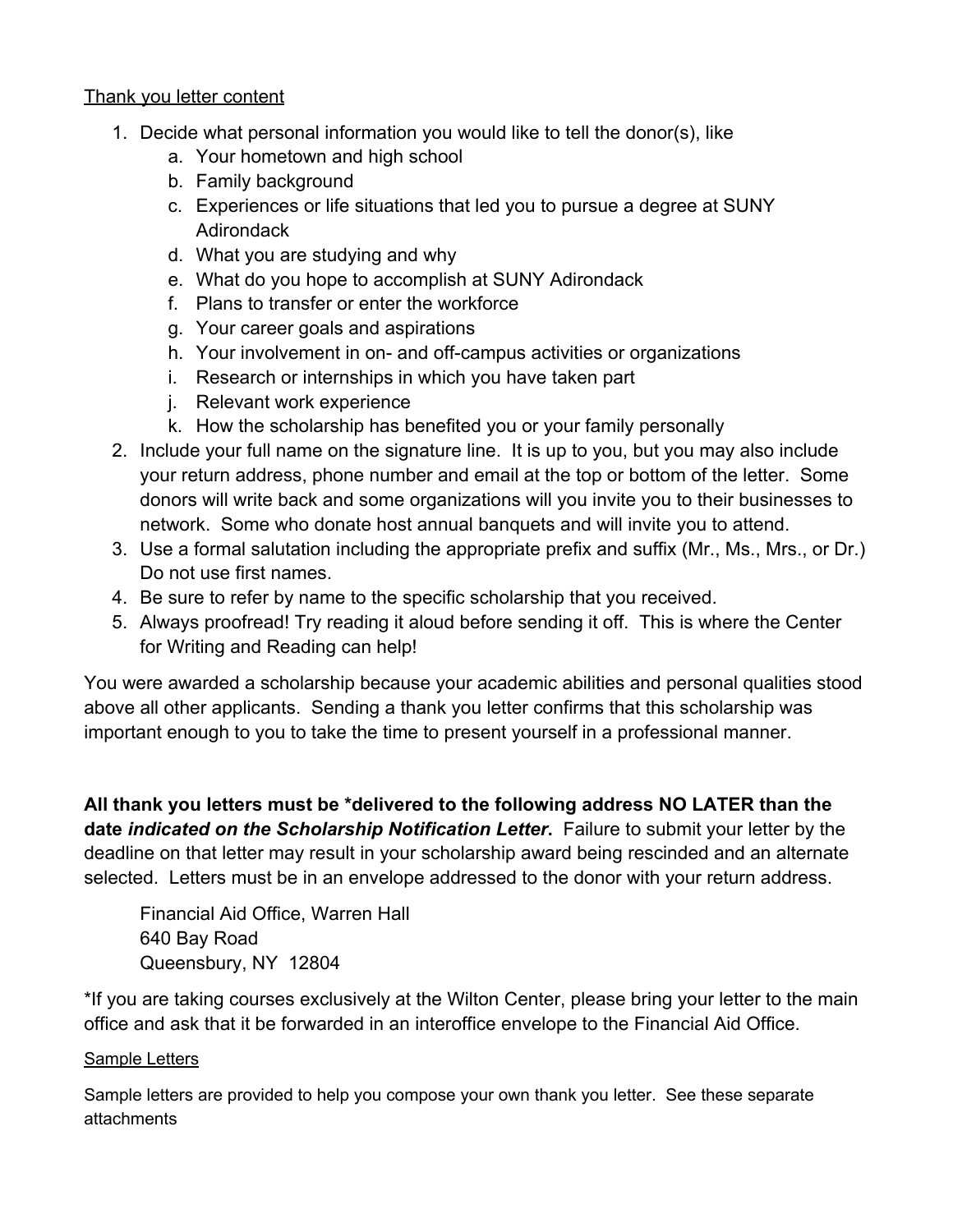### Business Format Sample Thank You Letter 1 (from Fresno State University)

*[Date]*

*[Mr./Mrs. First and Last Name of Donor or Name of Organization ] [Name of Scholarship] [Address] [City, State, Zip]*

Dear *[Donor Name or Organization Name]*,

#### *First paragraph: State the purpose of your letter.*

I am writing to thank you for your generous *[Name of scholarship]* scholarship. I was very happy and appreciative to learn that I was selected as the recipient of your scholarship.

*Second paragraph: Share a little about yourself and indicate why the scholarship is important.* I am a Biology major with an emphasis in physiology and anatomy. I plan to pursue a career in pharmacy upon graduating from SUNY Adirondack. I am currently a *[class year]* carrying 15 credits, and plan to graduate in the *[enter date].* After graduation, I will attend *[College or University Name]* to earn my *[type of]* degree. Thanks to you, I am one step closer to that goal.

#### *Third paragraph: Close by thanking the person again and make a commitment to do well with the "donor's investment."*

By awarding me the *[Name ofscholarship],* you have lightened my financial burden which allows me to focus more on the most important aspect of school, learning. Your generosity has inspired me to help others and give back to the community. I hope one day I will be able to help students achieve their goals just as you have helped me.

Sincerely,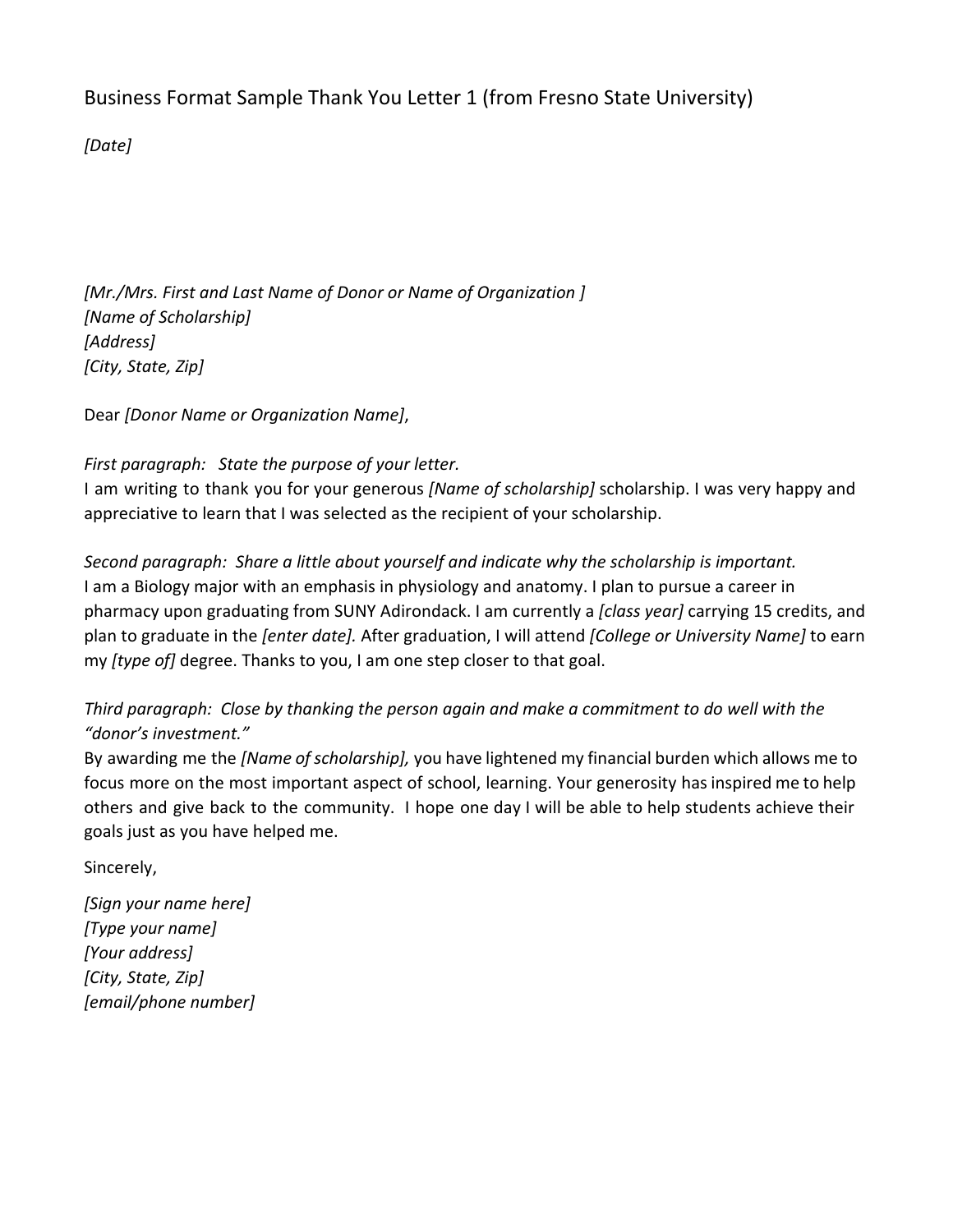# Business Sample Thank You Letter 2 (from Fresno State University)

*[Date]*

*[Mr./Mrs. First and Last Name of Donor or Name of Organization ] [Name of Scholarship] [Address] [City, State, Zip]*

Dear *[Donor Name or Organization Name]*,

*First paragraph: State the purpose of your letter.*

I am writing to express my sincere gratitude to you for making the *[Name of Scholarship]* possible. I was thrilled to learn of my selection for this honor and I am deeply appreciative of your support.

*Second paragraph: Share a little about yourself and indicate why the scholarship is important.*

I am currently majoring in Early Childhood Education with hopes of becoming an elementary teacher. The financial assistance you provided will be of great help to me in paying my educational expenses, and it will allow me to concentrate more of my time for studying.

*Third paragraph: Close by thanking the person again and make a commitment to do well with the "donor's investment."*

Thank you again for your generosity and support. I promise you I will work very hard and eventually give something back to others, both as teacher and possibly a scholarship to future students like myself.

Sincerely,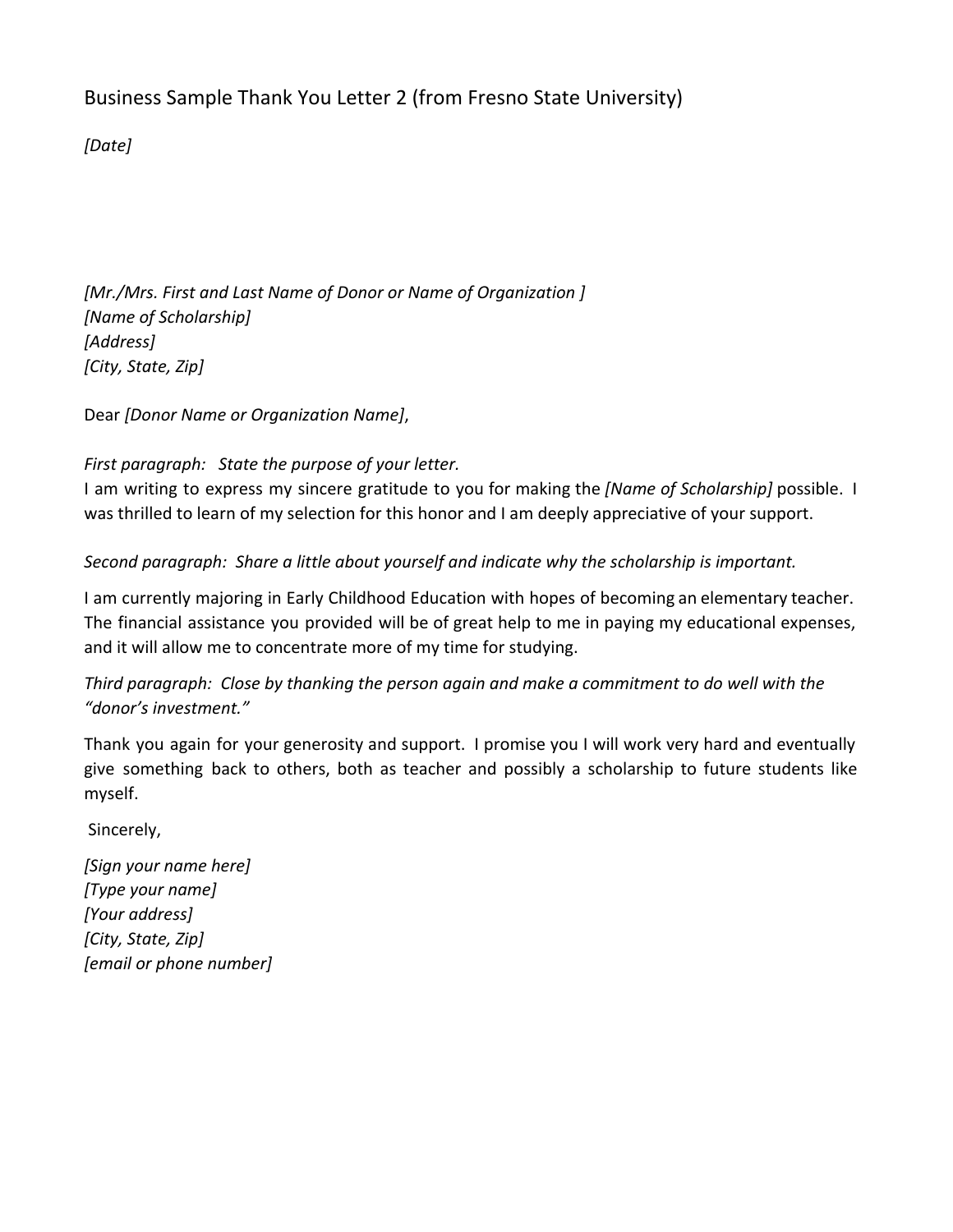Business Sample Scholarship Thank You Letter 3 (from University of Texas at Brownsville)

[Date]

*[Mr./Mrs. First and Last Name of Donor or Name of Organization ] [Name of Scholarship] [Address] [City, State, Zip]*

*Dear [Contact Name],*

*First paragraph: state purpose of letter*

I was very happy to learn that I was a recipient of the *[Name of scholarship].* I am writing to thank you for your generous, financial support towards my higher education.

*Second paragraph: share a little about yourself, your background, goals, and indicate why the scholarship is important to you.*

I am a Mathematics major who plans to pursue a teaching career in the secondary level. I am currently a junior and plan to graduate in the fall of 2012. After graduation, I will seek employment at one of our local public schools with hopes of inspiring other students to achieve a higher education.

*Third paragraph: close by thanking the donor again and make a commitment to do well with the donor investment.*

By awarding me the *[Name of scholarship],* I am able to concentrate on what is important for me, education. Your financial generosity has allowed me to be one step closer to my goal and has inspired me to help others by giving back to the community. I hope one day I will be able to help other students achieve their goal just as you have helped me.

Sincerely,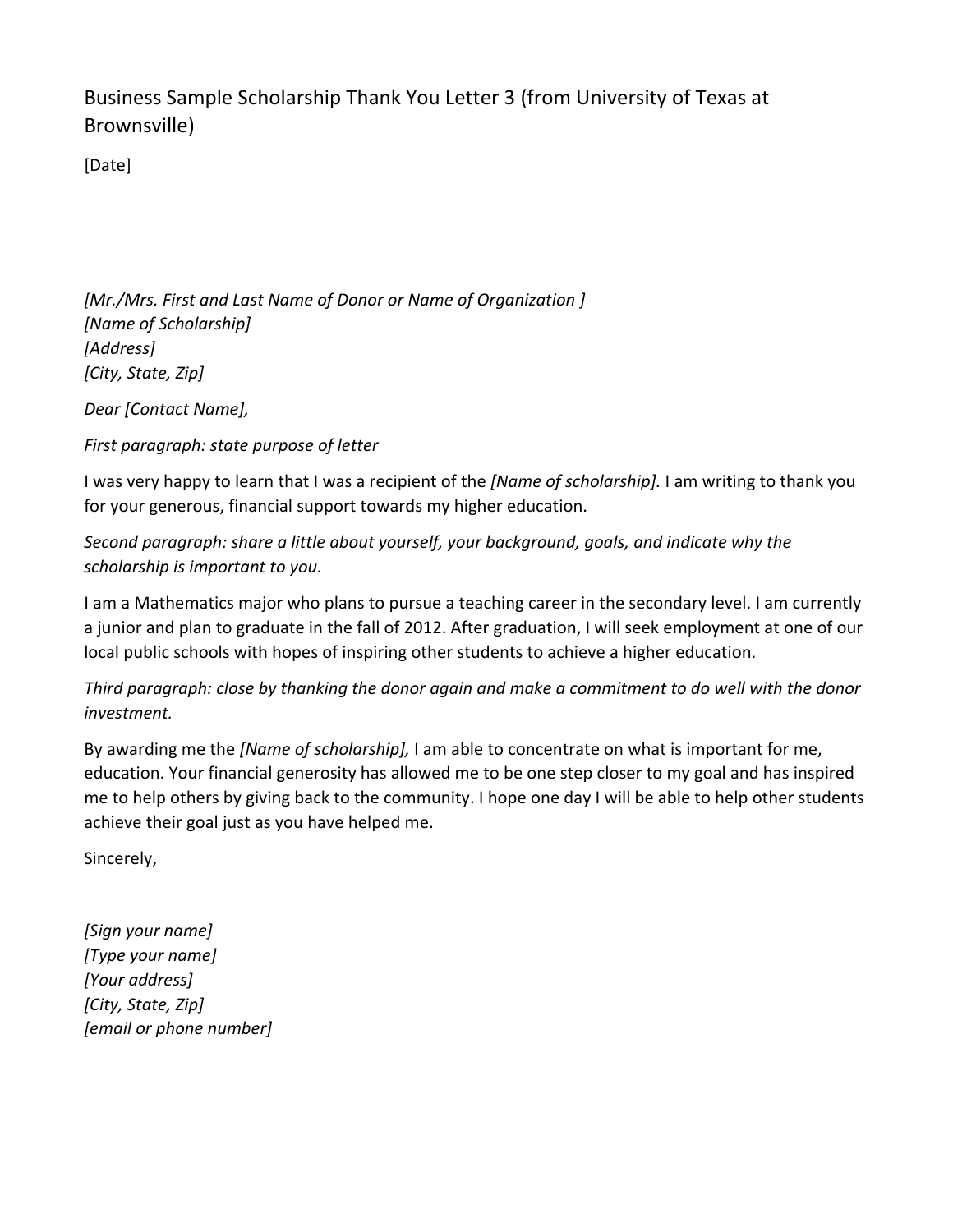#### Business Format Sample Letter 4

*[Date]*

*[Your Name] [your Address] [Your City, State, Zip] [Your Email]*

*[Your phone number]*

*[Mr./Mrs. First and Last Name of Donor or Name of Organization ] [Name of Scholarship] [Address] [City, State, Zip]*

*Dear [Contact Name],*

*First paragraph: state purpose of letter*

My name is *[Name]* and I am a 2016-2017 recipient of the *[Name of Scholarship]*. I want to thank you for sponsoring this scholarship at SUNY Adirondack and express my appreciation for your generosity. I was honored to receive this scholarship and am grateful for the opportunities it will provide me.

*Second paragraph: share a little about yourself, your background, goals, and indicate why the scholarship is important to you.*

I knew when I selected to attend SUNY Adirondack that I would be getting a great education. But with the help of this scholarship, I will be able to further increase my chances of success. In fact, because of the reduced financial burden I carry due to your support, I have reduced my work hours and am in the process of researching and applying for an internship this quarter.

*Third paragraph: close by thanking the donor again and make a commitment to do well with the donor investment.*

You've named this scholarship in honor of your parents. I hope that through my hard work and commitment to this campus and all it has to offer that I am making my parents proud and am honoring them through my success.

Thank you, again, for your investment in SUNY Adirondack and the futures of students like me.

Sincerely,

*[Sign your name]*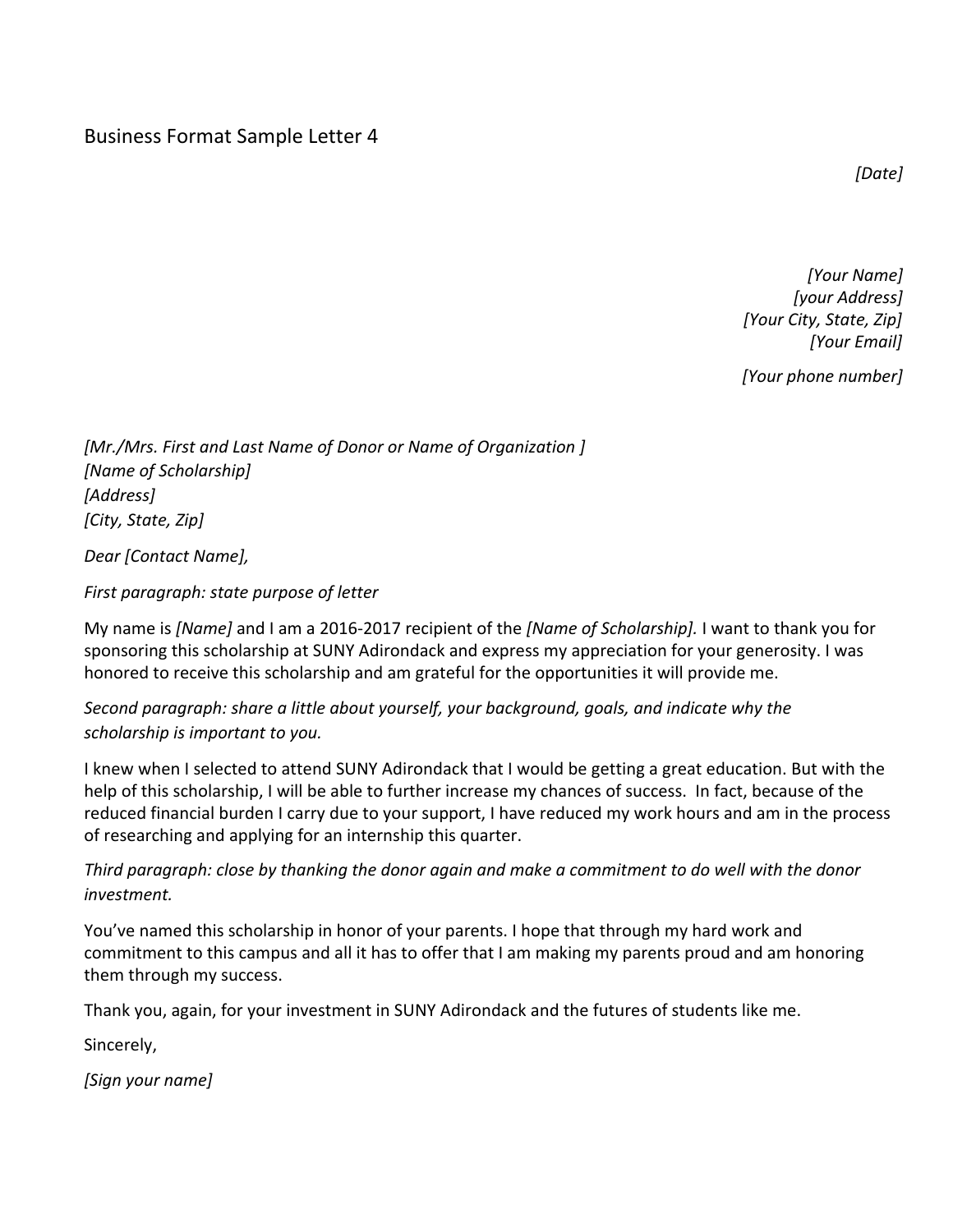# Note Card Sample Scholarship Thank You Letter 1 (from University of Tennessee at Chattanooga)

Dear *[Mr./Mrs. First and Last Name of Donor or Name of Organization],*

Thank you for your generous award to me of *[name of the scholarship]* from your scholarship program. Your support is helping me reach my goal of graduating in *[term and year you plan to graduate]* with a *[degree type]* in *[name your field of study].*

My family moved to New York from Ukraine fifteen years ago. As an immigrant, I cherish the opportunities that living in this country offers to me. After graduating from high school, I decided to study international relations with a focus on economic development issues. This semester I am also gaining valuable experience through an unpaid internship at *[Location]*. Because academic success is important to me, I have worked hard to graduate from SUNY Adirondack summa cum laude.

For the majority of my time in school I have worked full time to support myself, while contributing to the support of three siblings. Your scholarship allowed me to reduce my work schedule to 20 hours a week in order to maintain my grades and accept the internship last semester.

Again, thank you for your award. I hope one day to help others, as you have helped me when I needed your financial support.

With gratitude,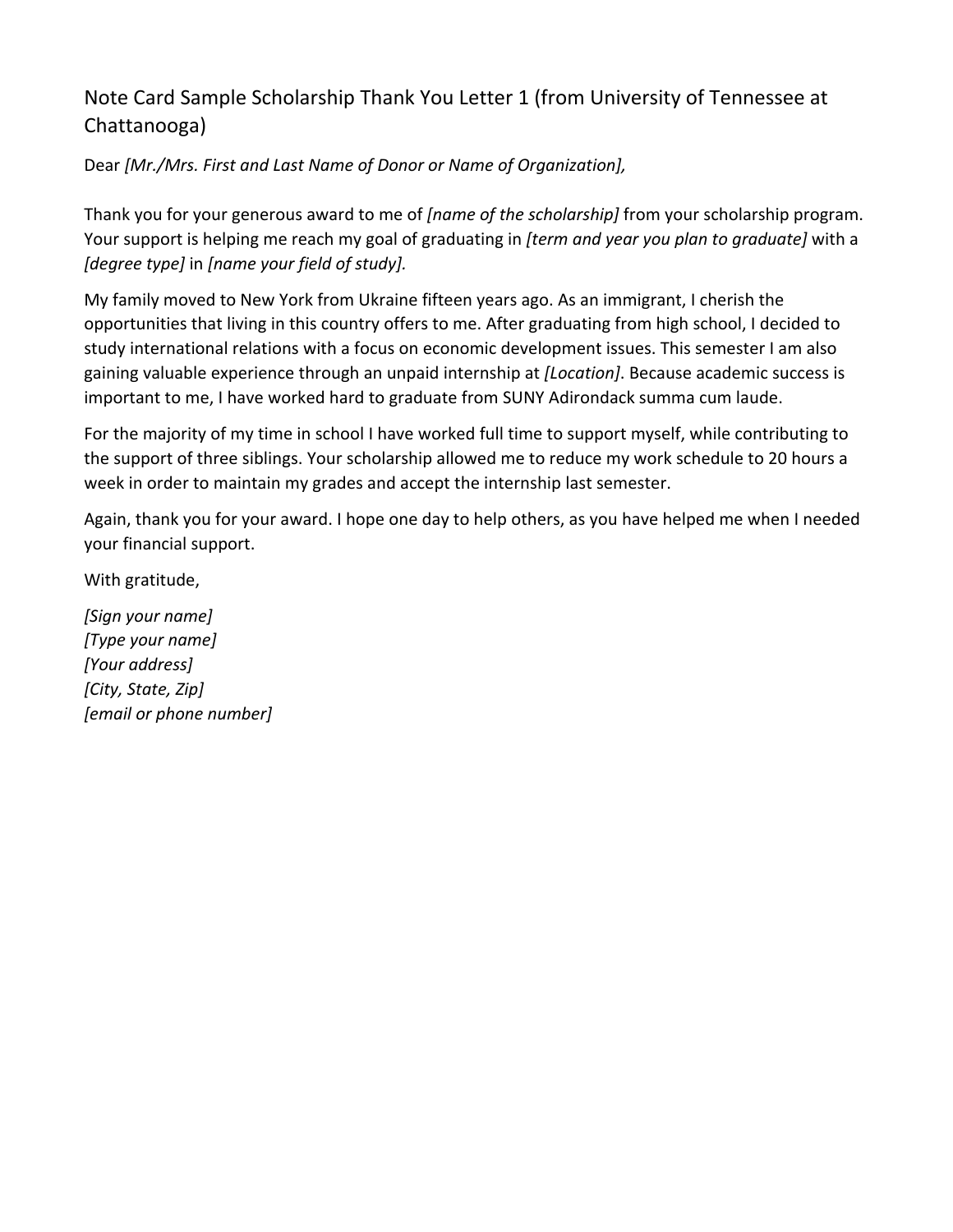# Note Card Sample Scholarship Thank You Letter 2 (from University of Tennessee at Chattanooga)

Dear *[Mr./Mrs. First and Last Name of Donor or Name of Organization],*

I am writing to thank you for your generous \$500 *[name of scholarship]* scholarship. I was very happy and appreciative to learn that I was selected as the recipient of your scholarship.

I am a pre-pharmacy major. I plan to pursue a career in pharmacy upon graduating from SUNY Adirondack. I am currently a sophomore taking 15 hours, and I plan to graduate in the Fall of 2017. After graduation, I will attend the *[name of college]* to earn my pharmaceutical degree.

Thanks to you, I am one step closer to that goal.

By awarding me the *[name of scholarship]*, you have lightened my financial burden which allows me to focus more on the most important aspect of school: learning. Your generosity has inspired me to help others and give back to the community. I hope one day I will be able to help students achieve their goal just as you have helped me.

Sincerely,